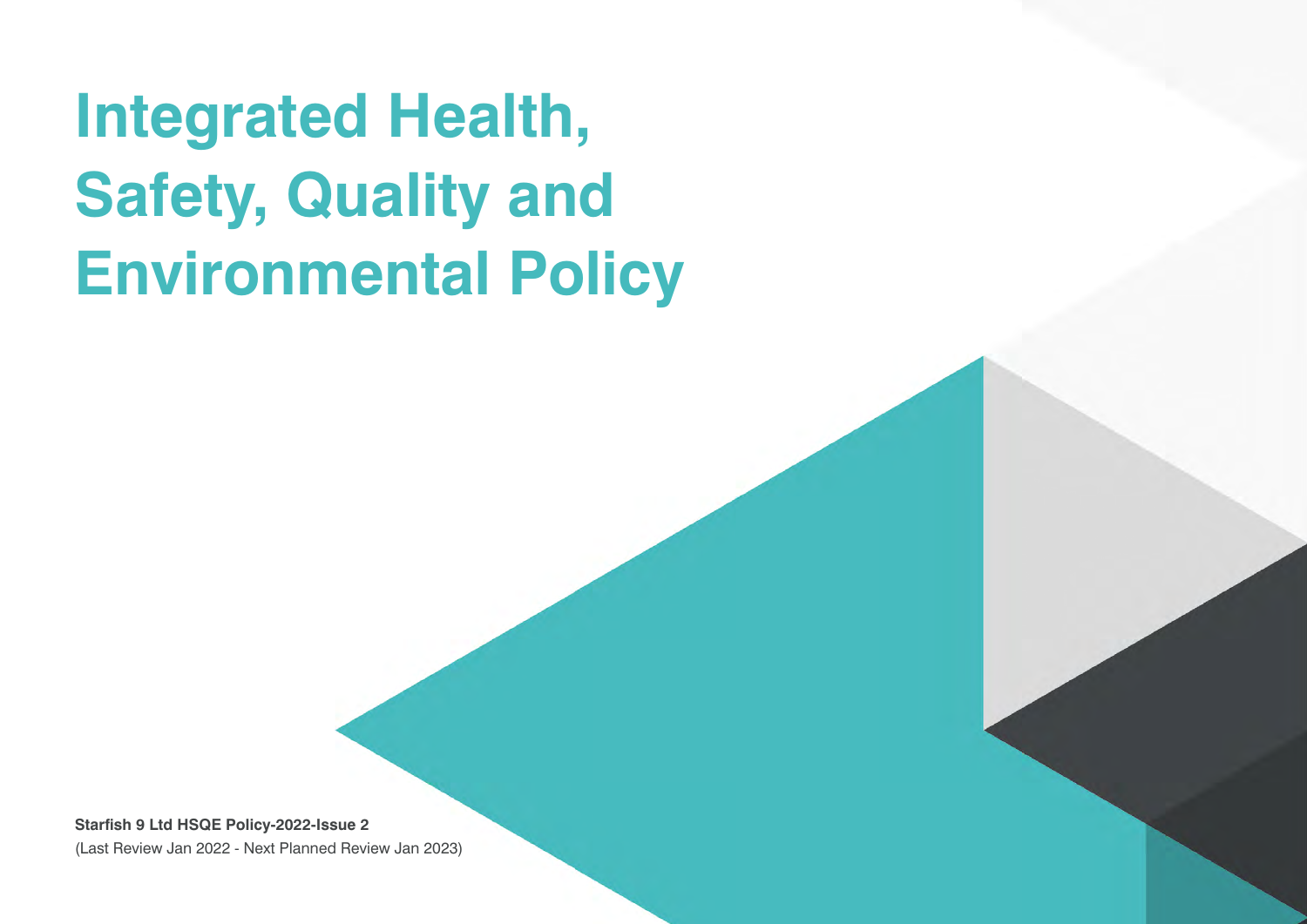## **Integrated Health, Safety, Quality and Environmental Policy**

## **What this policy covers**

As a progressive forward looking and responsible organisation our aim is to provide a quality product and service in line with specified customer requirements and predetermined compliance criteria, while at the same time ensuring compliance with all forms of health, safety and environmental legislation.

While striving to achieve these aims, we, the Management of Starfish 9 Limited, at all times remain committed to the maintenance, application and monitoring of an effective management system based on the widely recognised management standards BS EN ISO 9001, BS EN ISO 14001 and BS 45001 as well as all other industry-specific and customer related standards that may apply to our operations this will be achieved through.

- •Provision of a safe workplace for all employees, customers, contractors, suppliers & visitors by eliminating hazards and reducing Occupational Health & Safety risks.
- •Prevention of injuries and ill health
- •Actions to address Ocuational Health and Safety risks and opportunities.
- •Improvement of Occupational Health and Safety Management System continually and ensuring that it remains relevant and available to all interested parties.
- •Fulfilment of legal and other requirements
- •Intergration of Occupational Health and Safety into all workplace activities
- •Enforcement of accountability for Health and Safety in the work place
- •Review of Occupational Health and Safety performance and improvement requirements regularly
- •Provision of adequate budget for Occupational Health and Safety improvements
- •Consultation and Participation of workers

We are also committed to the prevention of pollution, the safe and effective mitigation of all manner of risk and the reduction of impact from any significant environmental aspects resulting from our activities, while at the same time promoting the conservation of our natural environment, cultural heritage and the reasonably practicable reduction, re-cycling and re-use of waste.

It is we believe as a result of these commitments, that when correctly communicated and applied, the needs and expectations of our environment, business, employees and customers shall be satisfied.

To further ensure the continuing development of our operations, all Company personnel are encouraged to take an active role in our decision making processes, including wherever possible the future re-design, implementation and application of our management systems. We believe by adopting this policy a positive and pro-active operating